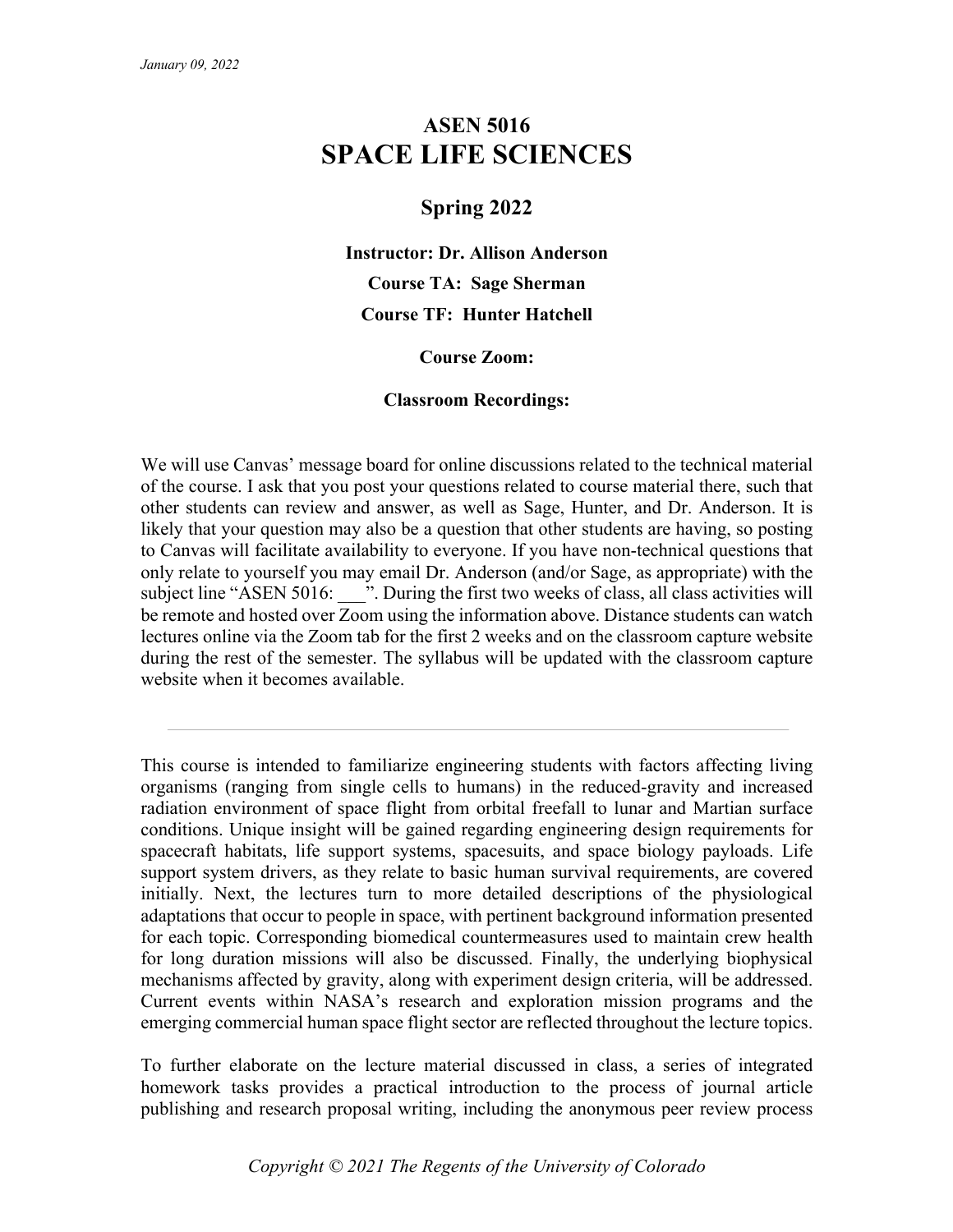used for each. The assignment involves writing a short journal article on an approved topic of your choice, your participation as a peer reviewer for the editor, revising your draft per the review comments you receive back, and resubmitting a final manuscript with a corresponding summary of changes made. From this background, you will subsequently prepare a research grant proposal that builds on your selected topic (along with a CV and budget), again goes through peer review, and culminates in a mock review panel. This end-to-end flow closely mimics the standard practice used in the scientific community and is a valuable generic process to experience regardless of your specific research interests.

## *GRADING* **45% - Online Unit Quizzes, Best 5 of 6, 9% each** *Will occur roughly every 2 weeks and you will have a week to complete each online, around your own scheduling constraints.*

*As we will drop your lowest Unit Quiz and you have a 1-week window to complete, there will be no make ups* **5% - Participation (In Class or Online)**

**20% - Homework 1, Review Article** – *grade based on final 'revised and resubmitted' version following peer review* **5% - Homework 2, Journal Peer Review** *– your evaluation effort as a reviewer*

**20% - Homework 3, Research Proposal** – *grade based on proposal submittal with consideration of reviewer comments* **5% - Homework 4, Proposal Peer Review** *– your evaluation as a reviewer and participation in the 'Mock Panel Meeting'*

*All late homework will receive an automatic 10% penalty with a 5% penalty for each additional 24 hr period in which the assignment is late.*

*TEXT Space Physiology*, Buckey, Oxford University Press, 2006 (required)

Topic-relevant journal articles will also be provided on Canvas throughout the semester

Interesting ancillary/old references for related info on this field of study (not required)

*Textbook of Medical Physiology, 12th ed. Guyton and Hall, 2011(& newer)*

*Fundamentals of Aerospace Medicine, 4th ed., Dehart and Davis, 2008 (& newer)*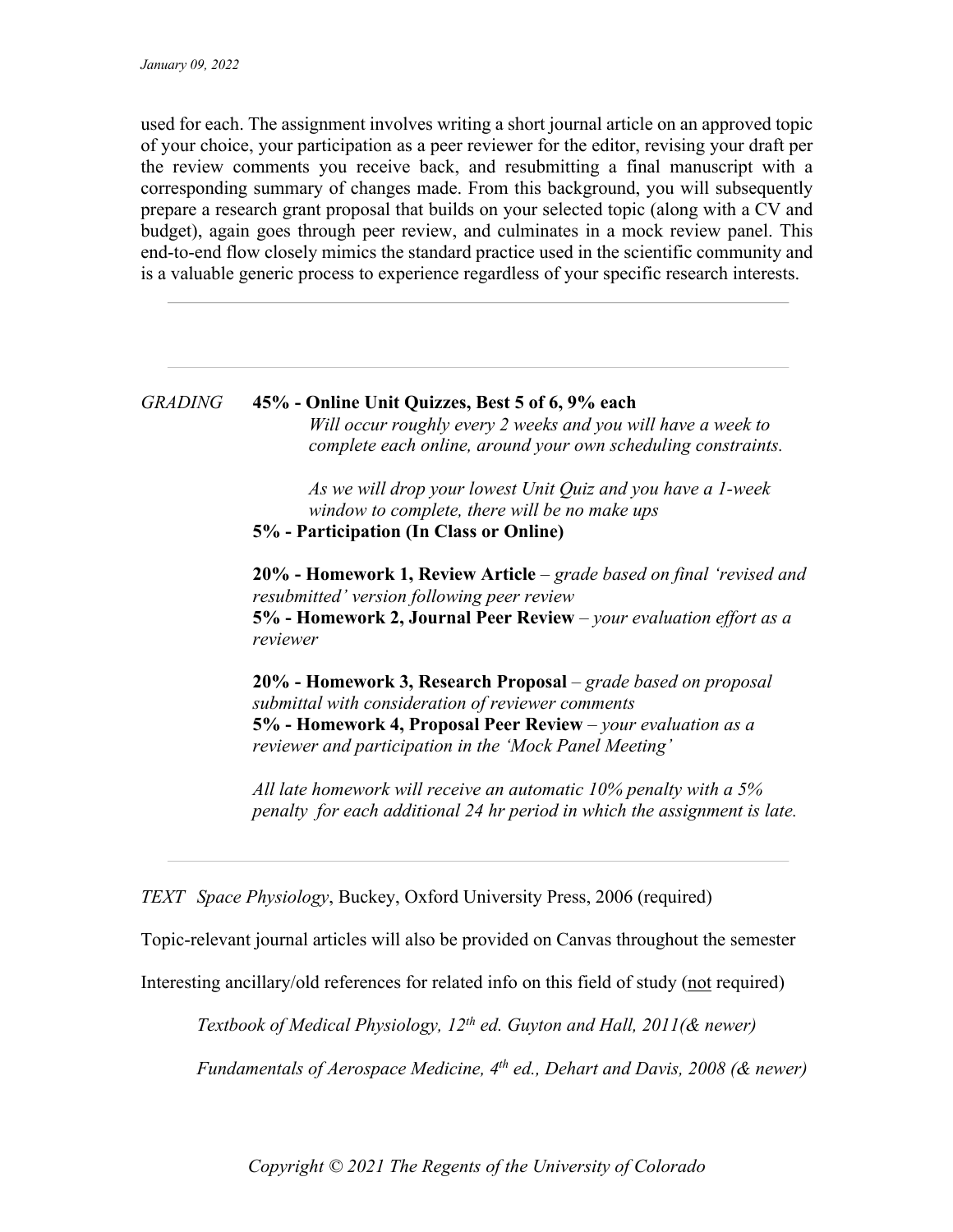*Going Higher – Oxygen, Man and Mountains*, 5th ed., Houston, 2005 (*& newer)*

*Fundamentals of Space Medicine*, Clement, Kluwer Academic Press, 2003

*Medicine for Mountaineering* – general title, various options

*Space Physiology and Medicine*, 3rd ed., Nicogossian, Huntoon and Pool, 1994 (out of print, difficult to find)

*Bioastronautics Data Book*, 2nd ed., Parker and West (eds.), NASA SP-3006, 1973 ( $1<sup>st</sup>$  ed., Webb, 1964, both are out of print, difficult to find)

*ASEN 5016 LECTURE TOPICS and REQUIRED READINGS* (*order and topics subject to minor revision*)

#### **Overview of Humans in Space (January through early February)**

Course Overview & Historical Perspectives on Human Space Flight Relevant Space Flight Environmental Parameters Human Spacecraft Life Support Requirements and Considerations Gravity-Dependent Physical Processes Respiration and the Oxygen Cascade Nutrition – Ch. 8 & Temperature Regulation Motor Control & Chronobiology

#### **Human Physiological Adaptations to Space Flight (February through March)**

Human Performance Factors Miscellaneous Physiological Responses to Space Neuro-Sensory System – Ch. 6 (*balance*) & Ch. 9 (*space motion sickness*) Hormonal Regulation / Immunological Response Cardiovascular System – Ch. 7 Muscular System – Ch. 4 Skeletal System – Ch. 1 Physiology of Extravehicular Activity (EVA) – Ch. 5 Space Biology Experiment Design & Proposal Writing

*The week of March 21-25 is spring break and we will not have lectures during this week.*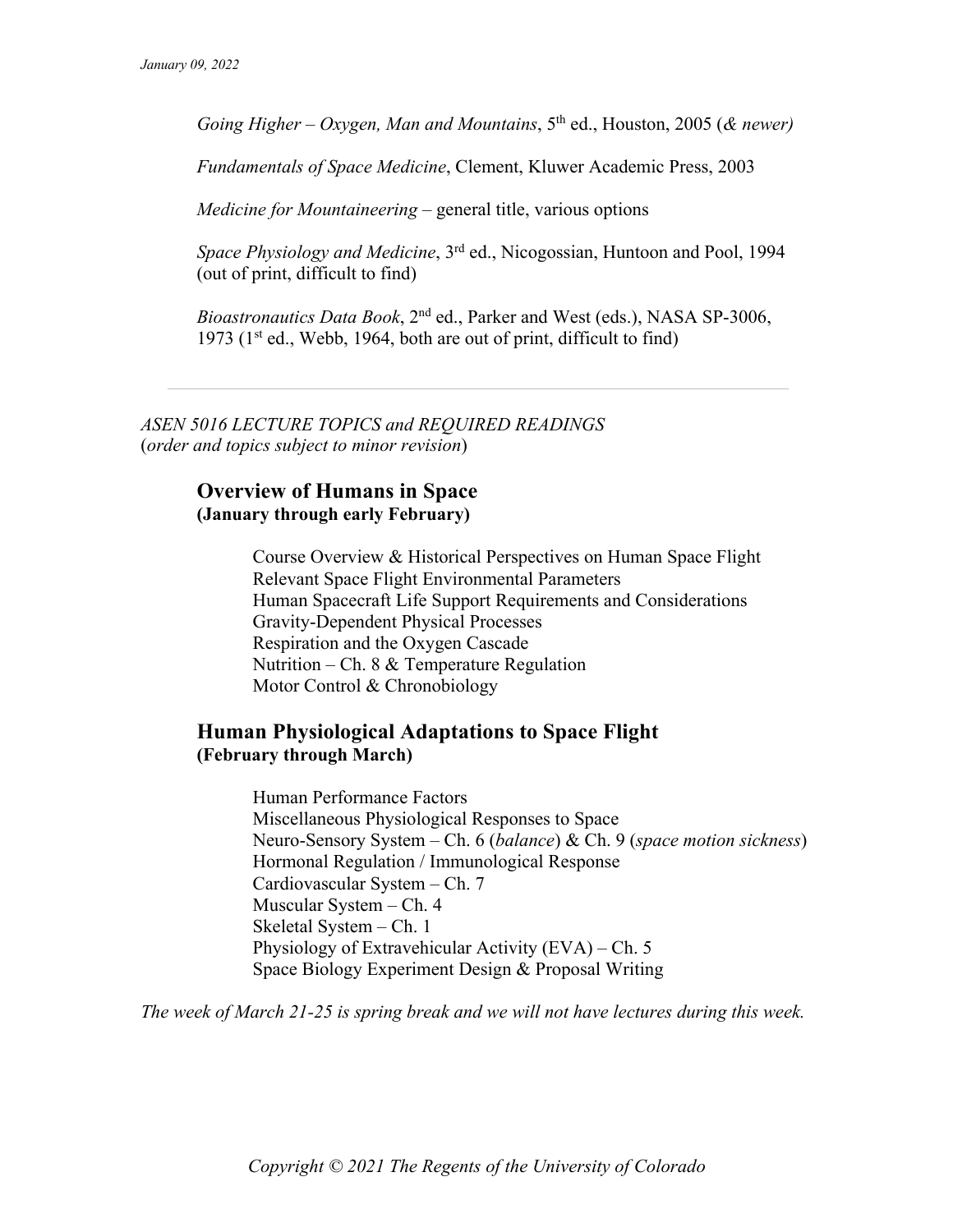# **Space Life Science Research (April)**

Biomedical Countermeasures – Ch. 11 & 12 (partial) Radiation Effects – Ch. 3 0g & 1g Analogs (Earth-based and Space-based) Microbial Responses, Biotechnology & Related Crew Health Issues Plant and Animal Research in Space Operational Space Medicine – Ch. 12 (partial) Psycho-Sociological Aspects – Ch. 2 Astrobiology / Mock Review Panel prep Course wrap up

#### **Mock Proposal Review Panel – Final Exam Period**

*Sunday May 1, 2022 from 4:30 pm – 7:00 pm*

#### **Aerospace Engineering Sciences & University Policies 2020/2021**

#### 1. **Requirements for COVID-19**

As a matter of public health and safety, all members of the CU Boulder community and all visitors to campus must follow university, department and building requirements and all public health orders in place to reduce the risk of spreading infectious disease. Students who fail to adhere to these requirements will be asked to leave class, and students who do not leave class when asked or who refuse to comply with these requirements will be referred to Student Conduct and Conflict Resolution. For more information, see the policy on classroom behavior and the Student Code of Conduct. If you require accommodation because a disability prevents you from fulfilling these safety measures, please follow the steps in the "Accommodation for Disabilities" statement on this syllabus.

CU Boulder currently requires masks in classrooms and laboratories regardless of vaccination status. This requirement is a precaution to supplement CU Boulder's COVID-19 vaccine requirement. Exemptions include individuals who cannot medically tolerate a face covering, as well as those who are hearing-impaired or otherwise disabled or who are communicating with someone who is hearing-impaired or otherwise disabled and where the ability to see the mouth is essential to communication. If you qualify for a mask-related accommodation, please follow the steps in the "Accommodation for Disabilities" statement on this syllabus. In addition, vaccinated instructional faculty who are engaged in an indoor instructional activity and are separated by at least 6 feet from the nearest person are exempt from wearing masks if they so choose.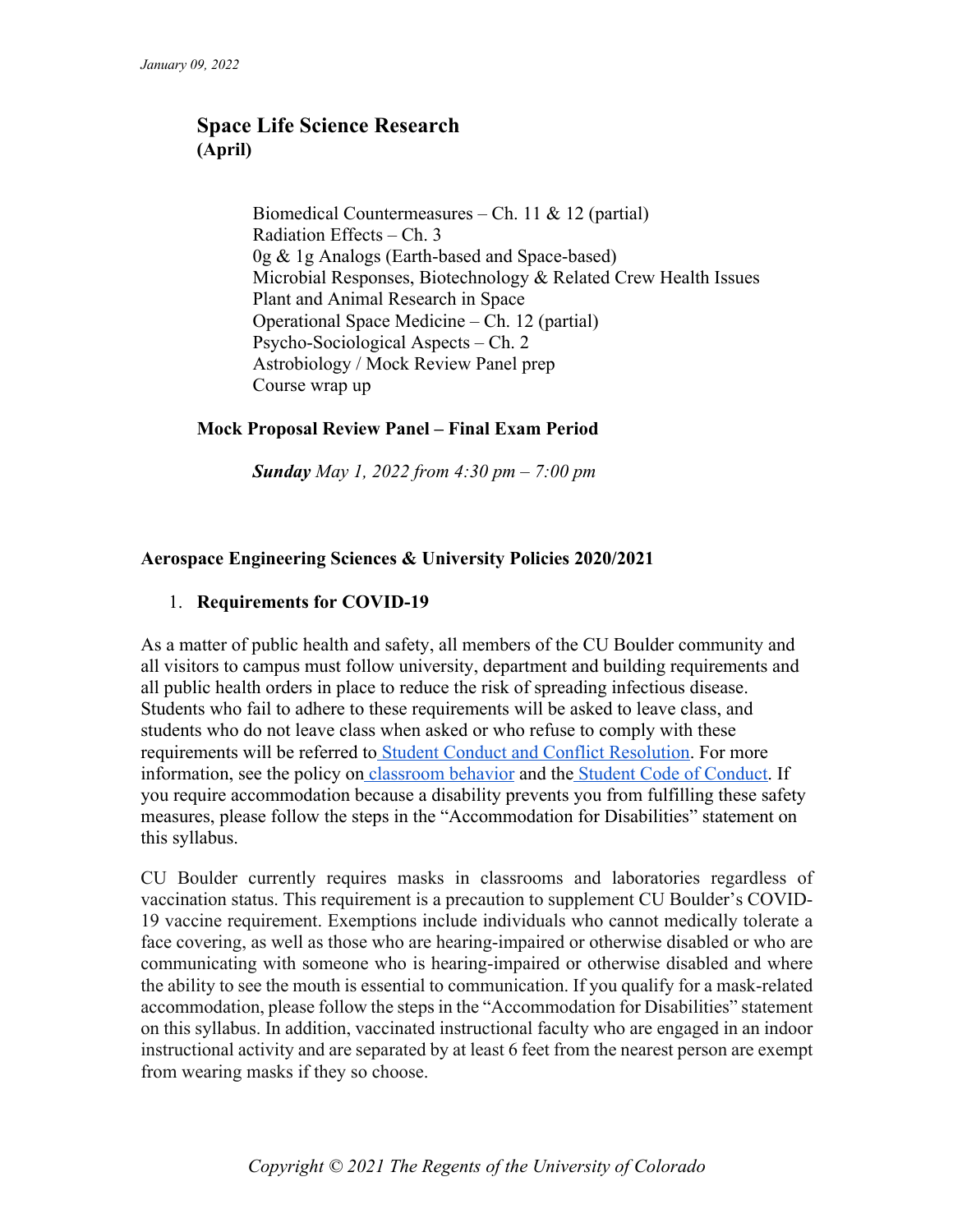If you feel ill and think you might have COVID-19, if you have tested positive for COVID-19, or if you are unvaccinated or partially vaccinated and have been in close contact with someone who has COVID-19, you should stay home and follow the further guidance of the Public Health Office (contacttracing@colorado.edu). If you are fully vaccinated and have been in close contact with someone who has COVID-19, you do not need to stay home; rather, you should self-monitor for symptoms and follow the further guidance of the Public Health Office (contacttracing@colorado.edu).

# 2. **Accommodation for Disabilities**

If you qualify for accommodations because of a disability, please submit your accommodation letter from Disability Services to your faculty member in a timely manner so that your needs can be addressed. Disability Services determines accommodations based on documented disabilities in the academic environment. Information on requesting accommodations is located on the Disability Services website. Contact Disability Services at 303-492-8671 or dsinfo@colorado.edu for further assistance. If you have a temporary medical condition, see Temporary Medical Conditions on the Disability Services website.

## 3. **Classroom Behavior**

Both students and faculty are responsible for maintaining an appropriate learning environment in all instructional settings, whether in person, remote or online. Those who fail to adhere to such behavioral standards may be subject to discipline. Professional courtesy and sensitivity are especially important with respect to individuals and topics dealing with race, color, national origin, sex, pregnancy, age, disability, creed, religion, sexual orientation, gender identity, gender expression, veteran status, political affiliation or political philosophy. For more information, see the policies on *classroom behavior* and the Student Conduct & Conflict Resolution policies.

#### 4. **Preferred Student Names and Pronouns**

CU Boulder recognizes that students' legal information doesn't always align with how they identify. Students may update their preferred names and pronouns via the student portal; those preferred names and pronouns are listed on instructors' class rosters. In the absence of such updates, the name that appears on the class roster is the student's legal name.

# 5. **Honor Code**

All students enrolled in a University of Colorado Boulder course are responsible for knowing and adhering to the Honor Code academic integrity policy. Violations of the Honor Code may include, but are not limited to: plagiarism, cheating, fabrication, lying, bribery, threat, unauthorized access to academic materials, clicker fraud, submitting the same or similar work in more than one course without permission from all course instructors involved, and aiding academic dishonesty. All incidents of academic misconduct will be reported to the Honor Code (honor@colorado.edu; 303-492-5550). Students found responsible for violating the academic integrity policy will be subject to